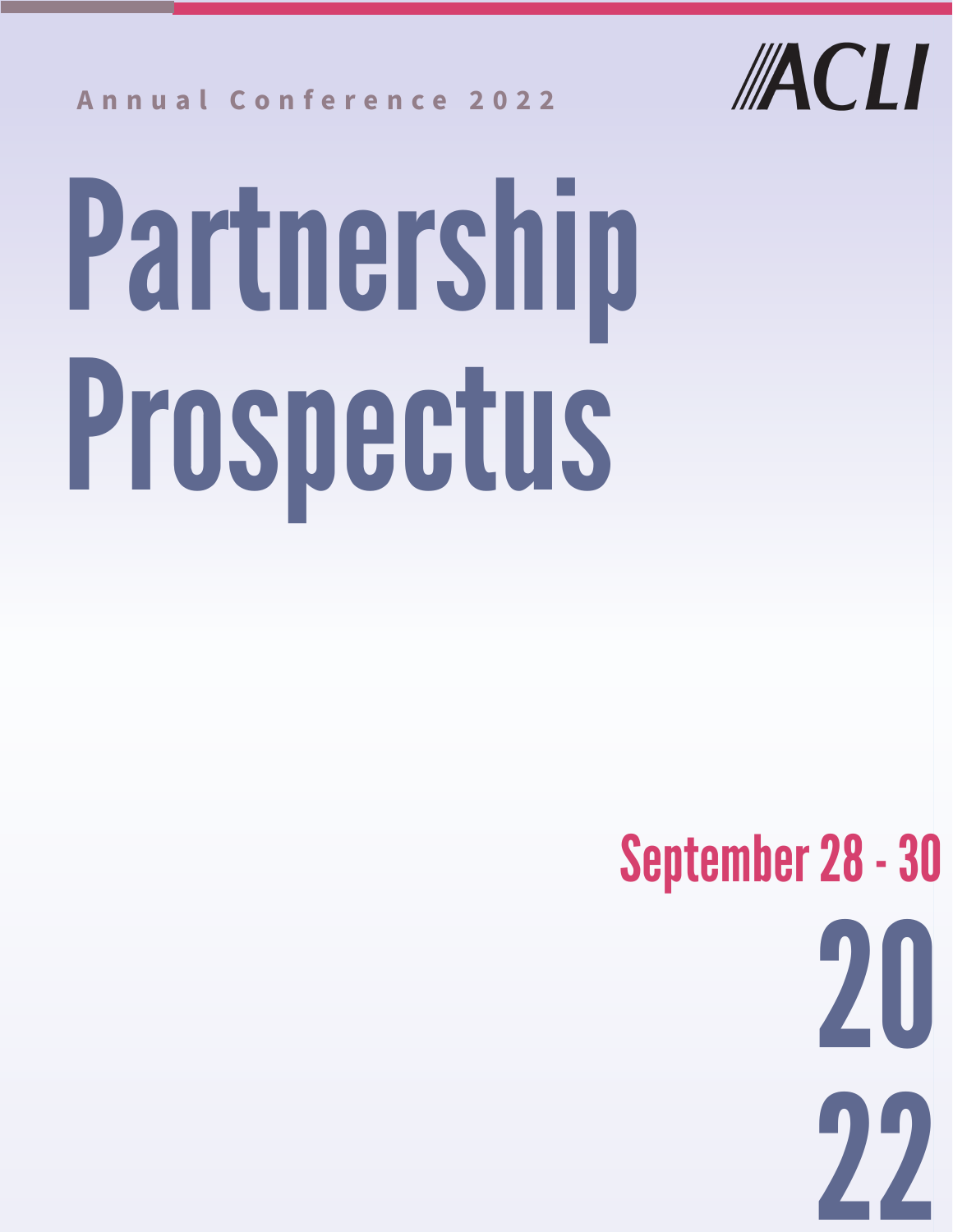## Overview

**ACLI Annual Conference** brings together senior executives from life insurance and financial services companies to examine today's business and political issues. This prestigious conference combines networking opportunities among industry peers with a cutting-edge program focused on the industry's most pressing topics.

Participating in the **Annual Conference 2022** as a Partner is the ideal way to promote your company in a networking, educational, and professional setting.

- Three COMPLIMENTARY Annual Conference 2022 REGISTRATIONS and discounted member rate for  $\bullet$ additional registrations (valued at \$1,895 per registration)
- Eligible to provide a 1-minute commercial to be played during the conference. (subject to review and approval by ACLI)
- Company logo will be included on all pre/post marketing emails and logo, description, and contact information included on virtual platform COMPLIMENTARY full-page ad, logo, and company description featured in the Conference Program Guide  $\bullet$ Eligible to send electronic publication that will be available on the virtual app and ACLI's LMS "ACLI Learning"  $\bullet$ Eligible to host personalized sponsor page on event virtual platform  $\bullet$ ACLI to promote session and partnership in advance of conference on social media  $\begin{array}{c} \bullet \\ \bullet \end{array}$ Company logo and hyperlink on the ACLI Annual Conference website  $\bullet$ Company logo on ACLI's website year-round with hyperlink to your site Copy of pre-registration attendee list (emails not included)  $\bullet$

The educational component features fast-paced general sessions with **well-known keynote** speakers combined with **more than 12 breakout sessions** on specific industry topics. These wide-ranging sessions address legal/compliance, investment/financial, reinsurance, retirement security, emerging trends and technology, and legislative and regulatory issues. Most breakout sessions are eligible for CLE (Continuing Legal Education) and CPE (Continuing Professional Education) credits.

**ACLI's Annual Conference is the leading eventfor senior-level insurance executives to collaborate, and engage** in an atmosphere tailored to the overall industry as well as to specific business interests.

# Partnerships

ACLI offers four distinct tiers of partnerships. Each tier is customized at different price levels and touchpoints:

## Executive Partnership: \$35,000 +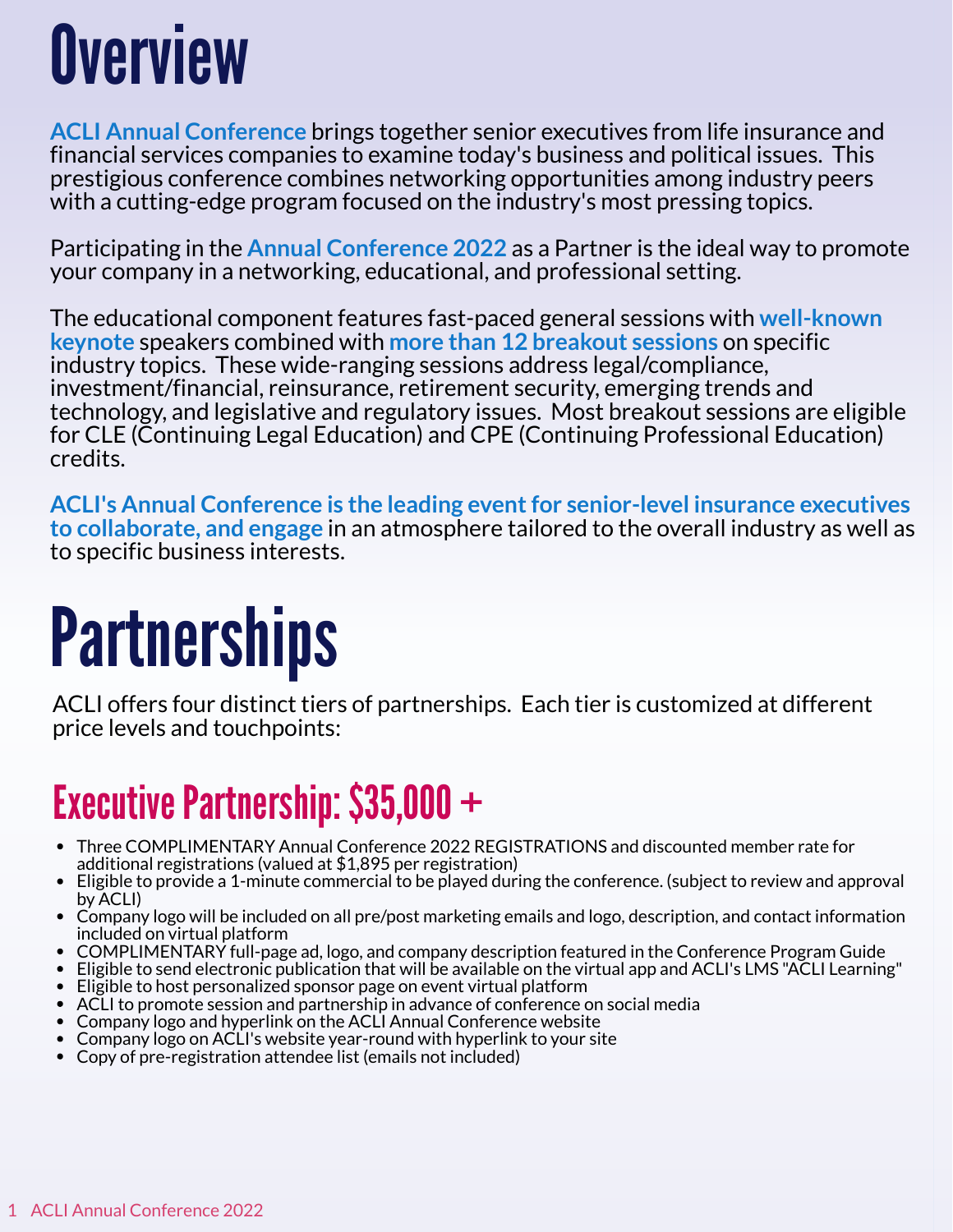### **TUESDAY GENERAL SESSION**

- Two COMPLIMENTARY Annual Conference 2022 REGISTRATIONS and discounted member rate for additional registrations (valued at \$1,895)
- Eligible to have a senior company representative present up to a two-minute introduction for Keynote Speaker (No commercial speech allowed; script to be provided and/or approved by ACLI)

OR

#### **BREAKOUT SESSION**

# Partnerships Continued Strategic Partnership: \$25,000 +

- Two COMPLIMENTARY Annual Conference 2022 REGISTRATIONS and discounted member rate for additional registrations (valued at \$1,895)
- Sponsor eligible to provide recommendations for session topic/speaker(s) (Subject to approval by ACLI) Company logo will be included on all pre/post marketing emails and logo, description, and contact information included on virtual platform COMPLIMENTARY full-page ad, logo, and company description featured in the Conference Program Guide • Virtual signage at sponsored event with your company logo Eligible to send electronic publication that will be available on the virtual platform and ACLI's LMS "ACLI Learning" Eligible to host personalized sponsor page on event virtual platform ACLI to promote session and partnership in advance of conference on social media Company logo and hyperlink on the ACLI Annual Conference website Company logo on ACLI's website year-round with hyperlink to your site Copy of pre-registration attendee list (emails not included)

## Conference Partnership: \$12,500 - \$20,000 +

- Two COMPLIMENTARY Annual Conference 2022 REGISTRATIONS and discounted member rate for  $\bullet$ additional registrations (valued at \$1,895)
- COMPLIMENTARY half-page ad, logo, and company description featured in the Conference Program Guide
- Virtual signage at sponsored event with your company logo
- Recognition in pre-marketing and virtual conference materials
- Eligible to send electronic publication that will be available on the virtual platform
- Eligible to host personalized sponsor page on event virtual platform
- Company logo and hyperlink on the ACLI Annual Conference
- Copy of pre-registration attendee list (emails not included)

## Supporting Partnership: \$12,000 and below

- One COMPLIMENTARY Annual Conference 2022 REGISTRATIONS and discounted member rate for additional registrations (valued at \$1,895)
- Virtual signage at sponsored event with your company logo
- Recognition in pre-marketing and virtual conference materials
- Eligible to host personalized sponsor page on event virtual platform
- Company logo and hyperlink on the ACLI Annual Conference website
- Copy of pre-registration attendee list (emails not included)

#### 2 ACLI Annual Conference 2022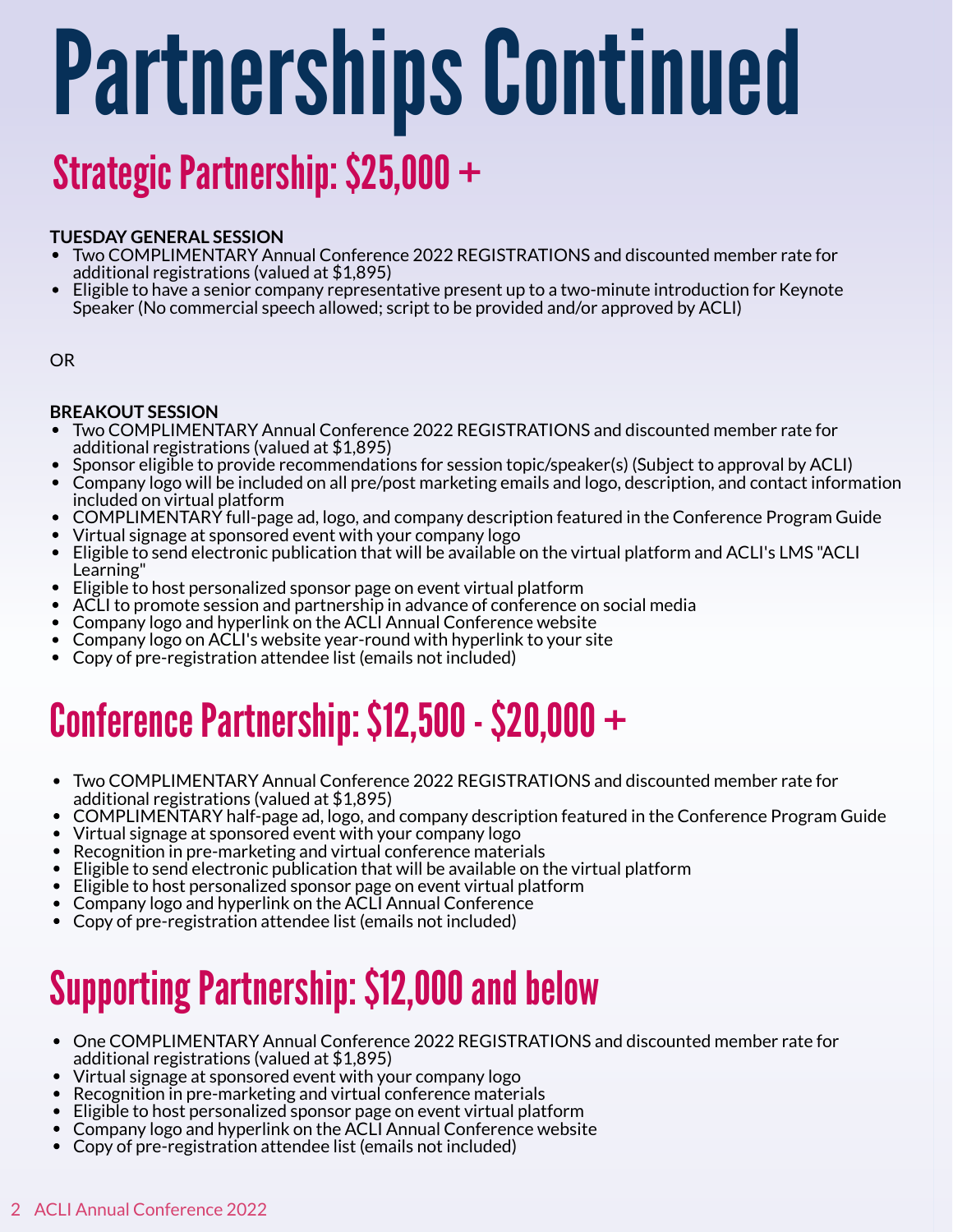## *Conference Partner \$12,500 - \$24,999 +*

# Partnership Opportunities *Executive Partner \$35,000 +*

**\*\* Sponsors are required to purchase/provide sponsored items with approval from ACLI.**

**Executive Partners receive the highest conference exposure with additional benefits both pre and postconference. (EXCLUSIVE OPPORTUNITY ONLY ONE SLOT AVAILABLE)**

• Sponsor is eligible to have a senior company representative present up to a two-minute introduction for the Keynote Speaker (No commercial speech allowed; script to be provided and/or approved by ACLI)

- The sponsor will be the sole sponsor of the registration information
- The sponsor is eligible to send a banner to be displayed at the registration desk during the conference.
- Company logo will be included on program guide and badge

## *Strategic Partner \$25,000 +*

**Strategic Partners sponsor a general session or a breakout session and includes high visibility for your company. (LIMITED SLOTS AVAILABLE)**

• Sponsor is eligible to provide recommendations for session topic/speaker(s) (Subject to approval by ACLI)

## **Registration Sponsor \$20,000 NEW**

- The sponsor logo will be branded on the mobile app
- Company logo freatured on any pre-event communication specific to mobile app

## **Networking Lounge Area - Exclusive Opportunity \$20,000 NEW**

• The sponsor will serve as networking lounge "host" for the conference

## **Wednesday Welcome Reception \$20,000**

• Sponsor is eligible to have branded items displayed during reception.

## **Thursday Luncheon Session \$20,000**

• Sponsor is eligible to have branded items displayed during luncheon.

## **Wi-Fi Sponsor \$15,000**

The network password for the event will be branded with company and name and attendees will be directed to company's website after log-in (depending on hotel a/v provider)

## **Friday Luncheon \$18,000**

• Sponsor is eligible to have branded items displayed during luncheon.

## **Friday Hot Issue Breakfast \$18,000**

- Sponsor is eligible to provie tite/topic, description, and recommended speakers (Subject to approval by ACLI)
- Sponsor is eligible to have branded items displayed during breakfast

## **Mobile App \$12,500**

## **Thursday Networking Reception \$12,500**

• Sponsor is eligible to have branded items displayed during reception.

3 ACLI Annual Conference 2022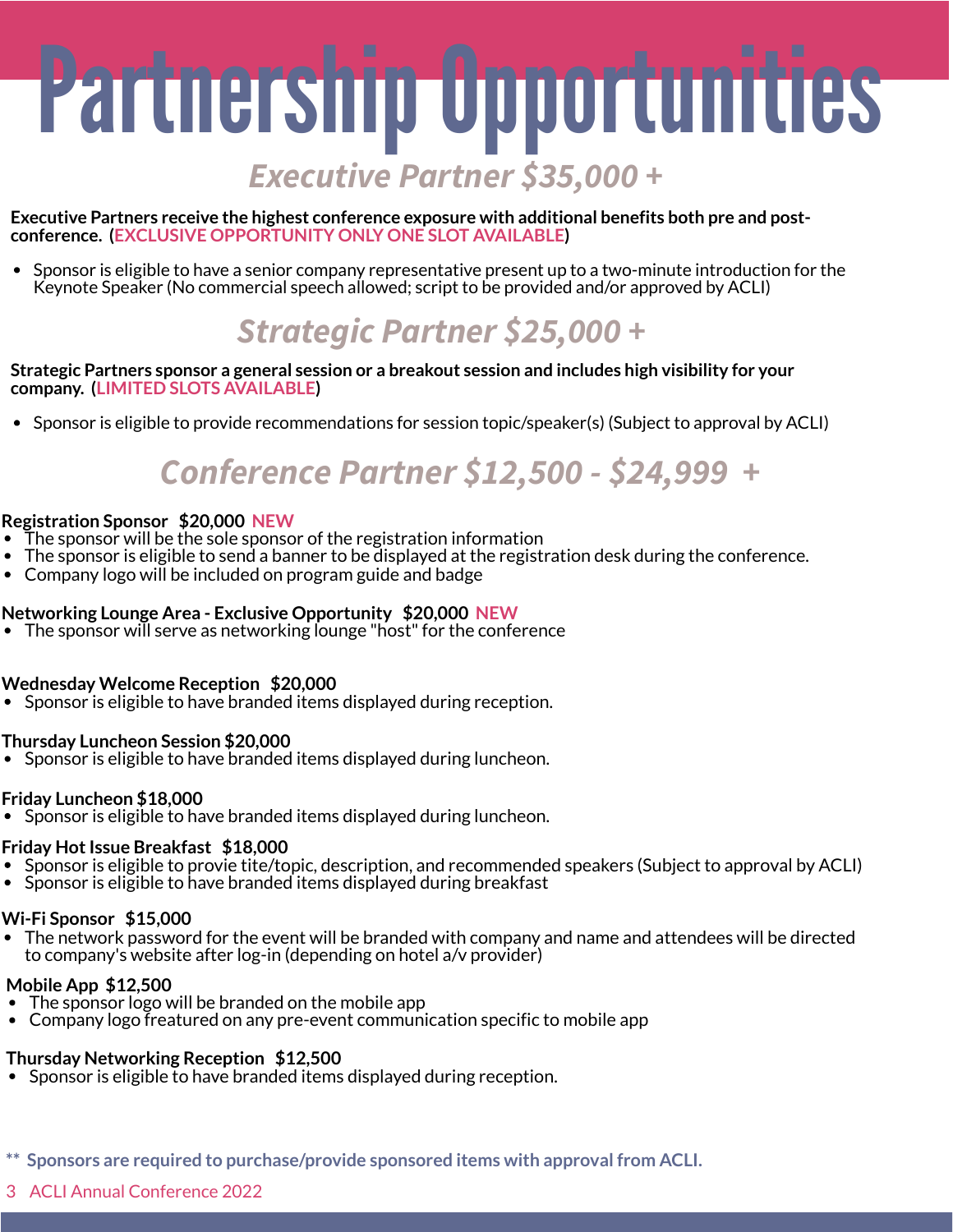# Partnership Opportunities

## **Portable Chargers \$8,500**

• The sponsor logo will be branded on charging station during event.

## **Wednesday Breakfast \$8,000**

The sponsor is eligible to send a banner and branded items to be displayed during the breakfast.

- The sponsor logo will be branded on attendee lanyards.
- **Wednesday Reinsurance Reception \$8,500**
- Sponsor is eligible to have branded items displayed during the reception.

## **Thursday Networking Breakfast \$8,000**

The sponsor is eligible to send a banner and branded items to be displayed during the breakfast.

- A lounge in the registration area with company branding
- Company name and logo placed on event signage

#### **Custom Lanyards \$8,500**

## **Hydration Station \$7,500 (Wednesday - Friday Available) NEW**

The sponsor is eligible to send a banner and branded items to be displayed at the station.

## *Supporting Partner \$12,500 and below*

## **Conference Networking Hub \$10,500**

### **Electronic Program Guide \$8,000**

- The sponsor logo will be on the cover of the program guide
- Sponsor will receive full page ad in prominate location.

- The sponsor will be the sole sponsor of the daily confirmation emails to attendees. • Sponsor logo will be branded on the email.
- **Thank You Emailto Attendees \$5,500 (Post Conference) NEW**
- The sponsor will be the sole sponsor of the Thank You Email.
- Sponsor logo will be branded on the email.
- **Wednesday Reception Entertainment \$5,500**
- The sponsor is eligible to send a banner to be displayed during the break
- **\*\* Sponsors are required to purchase/provide sponsored items with approval from ACLI.**
- 4 ACLI Annual Conference 2022

### **Electronic Registration List \$5,500**

• The sponsor logo and website will be on the registration list.

### **Refreshment Breaks \$7,500 (Wednesday - Friday Available)**

• The sponsor is eligible to send a banner to be displayed during the break

#### **All Day Coffee Sponsor \$7,500 (Wednesday - Friday Available) NEW**

The sponsor is eligible to send a banner to be displayed next to the coffee stations

## **50" Interactive Touchscreens \$6,500 NEW**

• The sponsor logo and branded interactive content will be available on the custom-designed touchscreen.

## **Daily Conference Emails \$5,500 (Wednesday - Friday Available)**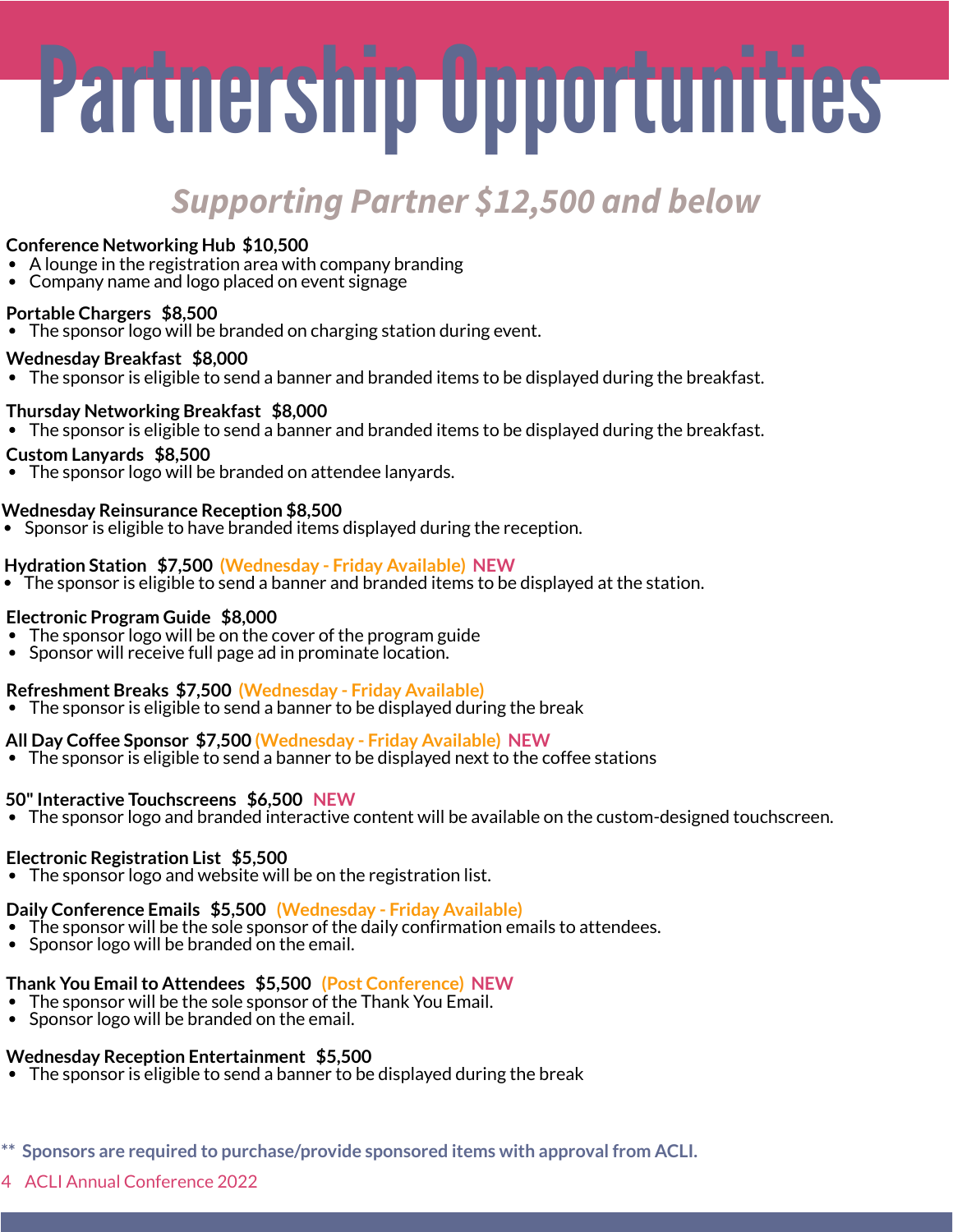# PartnershipOpportunities Continued.

**\*\* Sponsors are required to purchase/provide sponsored items with approval from ACLI.**

## **Wednesday Room Drop \*\* \$2,500**

• The sponsor is eligible to send branded item to attendee guest rooms. (Sponsor is also responsible for covering hotel delivery fee per room. Price varies \$4-\$7 based on hotel.)

The sponsor is eligible to send branded item to attendee guest rooms. (Sponsor is also responsible for covering hotel delivery fee per room. Price varies \$4-\$7 based on hotel.)

## **Thursday Room Drop \*\* \$2,000**

- **Thursday Reception Entertainment \$5,500**
- The sponsor is eligible to send a banner to be displayed during the break
- **Registration Gift \*\* \$3,500**
- The sponsor supplies registration gift (subject to approval) \*sponsored pens, pads, candies, hand sanitizers etc.

## **Tuesday Room Drop \*\* \$1,500**

The sponsor is eligible to send branded item to attendee guest rooms. (Sponsor is also responsible for covering hotel delivery fee per room. Price varies \$4-\$7 based on hotel.)

## **Starbucks Gift Card \*\* \$3,000**

• The sponsor supplies branded gift card distributed at registration (branding subject to approval)

5 ACLI Annual Conference 2022